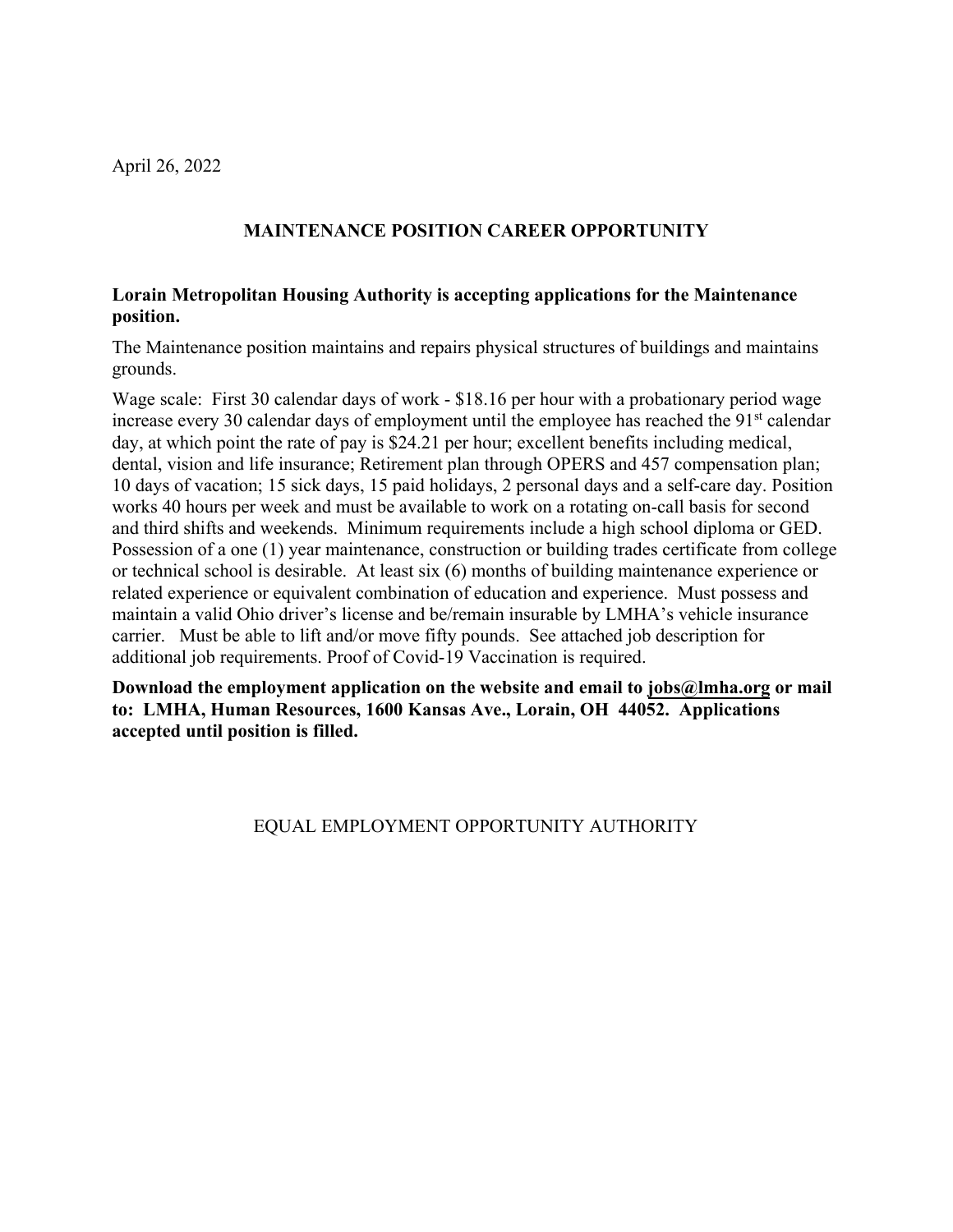# Lorain Metropolitan Housing Authority Classification Description

**Classification Title: Maintenance Grade: Department: Public Housing/Maintenance FLSA Status: Non-Exempt Reports To: Maintenance Manager**

İ

# **General Statement of Job**

Maintains and repairs physical structures of buildings and maintains grounds

## **Specific Duties and Responsibilities**

Completes written Work Orders or verbal instructions from Supervisor (Maintenance Manager), Team Leader, Project Manager or other appropriate member of management.

Cuts grass and trims weeds on LMHA'sproperty.

Digs flower beds and plants flowers and constructs decorative flower garden borders from wood.

Cleans internal areas of buildings including buffing, dusting, sweeping and mopping and washes windows.

Empties trash cans and consolidates trash for weekly pickup. Transports trash and household materials and furniture to off-site dumpsters as required.

Paints interior and exterior walls and trim.

Repairs parking lot and sidewalks with asphalt, cold patching materials and concrete.

Operates snow removal equipment to maintain parking lots and sidewalks.

Maintains and repairs buildings' HVAC, plumbing and electrical systems, including replacing worn or defective parts such as switches and fuses.

Repairs or replaces building brick, stone and concrete and maintains and repairs wooden parts of buildings.

Maintains and repairs wooden parts of buildings.

Drives LMHA vehicles including but not limited to truck, automobile, van, riding mower, street sweeper, etc.

Replaces work or damaged parts such as hoses, wiring and belts, in machines and equipment such as a truck, street sweeper and riding mower.

Assists with moving furniture and unloading and storing supplies.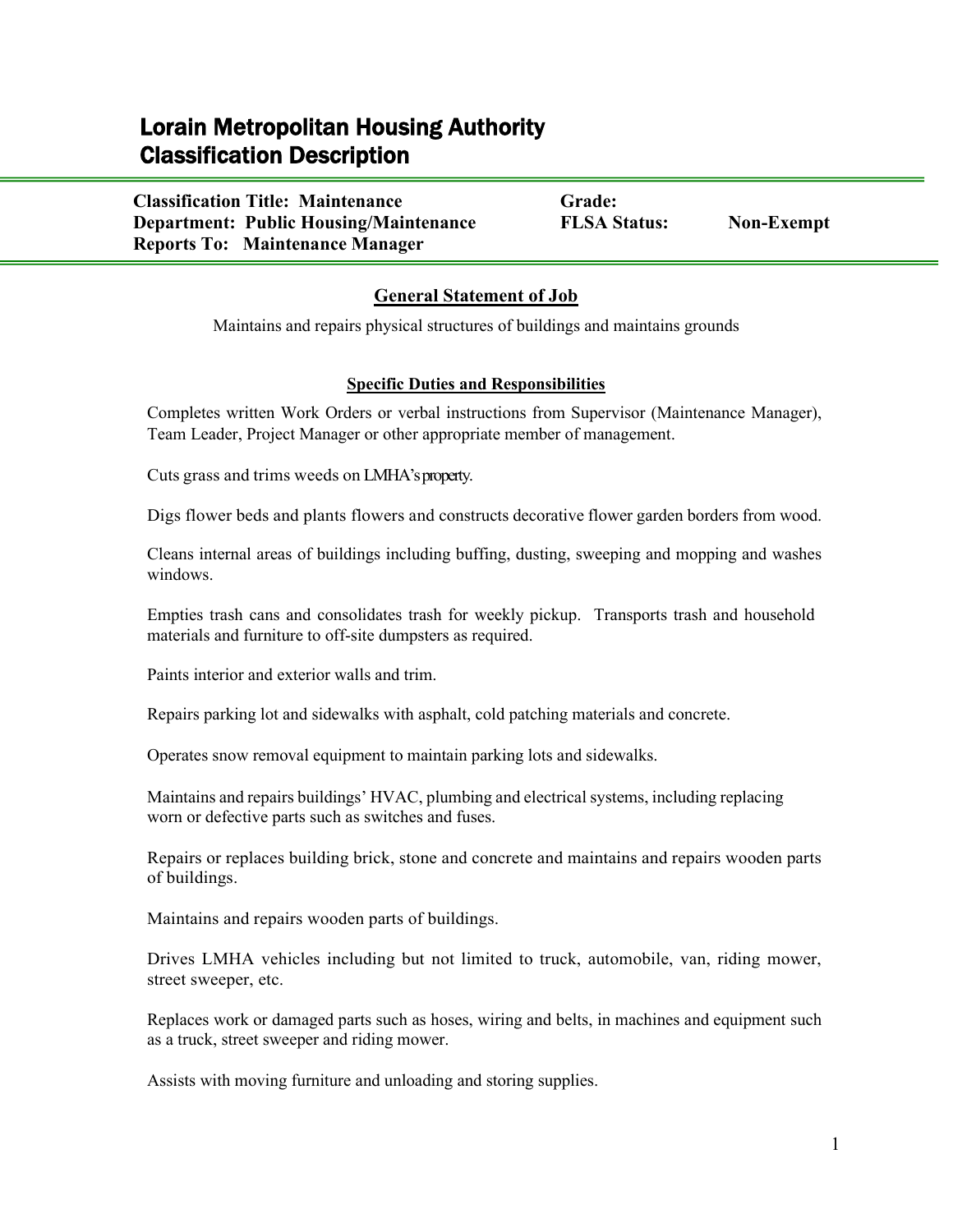Takes photographs of deficiencies and reports those to supervision.

Answers calls and performance maintenance work after regular working hours and on nights, mornings and weekend hours on the on-call rotation.

Completes work orders and documents materials used, work completed, time spent in writing and/or via technology (e.g. written forms, computer, hand-held phone and/or tablet, etc.)

Utilizes a computer for documenting time worked, requesting leave time and to document other essential functions of the job. Utilizes a telephone, radio, computer and other technology to perform essential duties of the job.

Performs other duties as assigned.

### **Education, Experience, and Licenses**

High school diploma or GED. Possession of a one (1) year maintenance, construction or building trades certificate from college or technical school is desirable. At least six months of building maintenance experience or related experience or equivalent combination of education and experience.

Must possess and maintain a valid Ohio driver's license and be and remain insurable by LMHA's vehicle insurance carrier.

#### **Knowledge, Skills, and Abilities**

Language Skills: Ability to read and interpret documents such as safety rules, operating and maintenance instructions, and procedure manuals. Ability to write routine reports and correspondence. Ability to speak effectively to the tenants of LMHA and the general public.

**Mathematical Skills:** Ability to add., subtract, multiply and divide in all units of measure using whole numbers, common fractions and decimals. Ability to compute rate, ratio and percentage. Able to draw and interpret bar graphs.

**Reasoning Ability:** Ability to apply common sense understanding to carry out instructions furnished in written, oral or diagram form. Ability to deal with problems involving several concrete variables in standardized situations.

Must pass physical, drug/alcohol screen, employment reference and criminal history background check

Proficient in Microsoft Word and Outlook email software; working knowledge of Excel helpful

Ability to become proficient in relevant modules of LMHA's computer software and handheld device for work orders, when available

Excellent interpersonal and communication skills to facilitate the interaction with the public, residents, and all levels of LMHA staff

Ability to build and maintain rapport with service providers, government agencies and tenant organizations

Excellent writing and grammatical skills; ability to work independently within guidelines; and must be able to work flexible hours as needed and directed